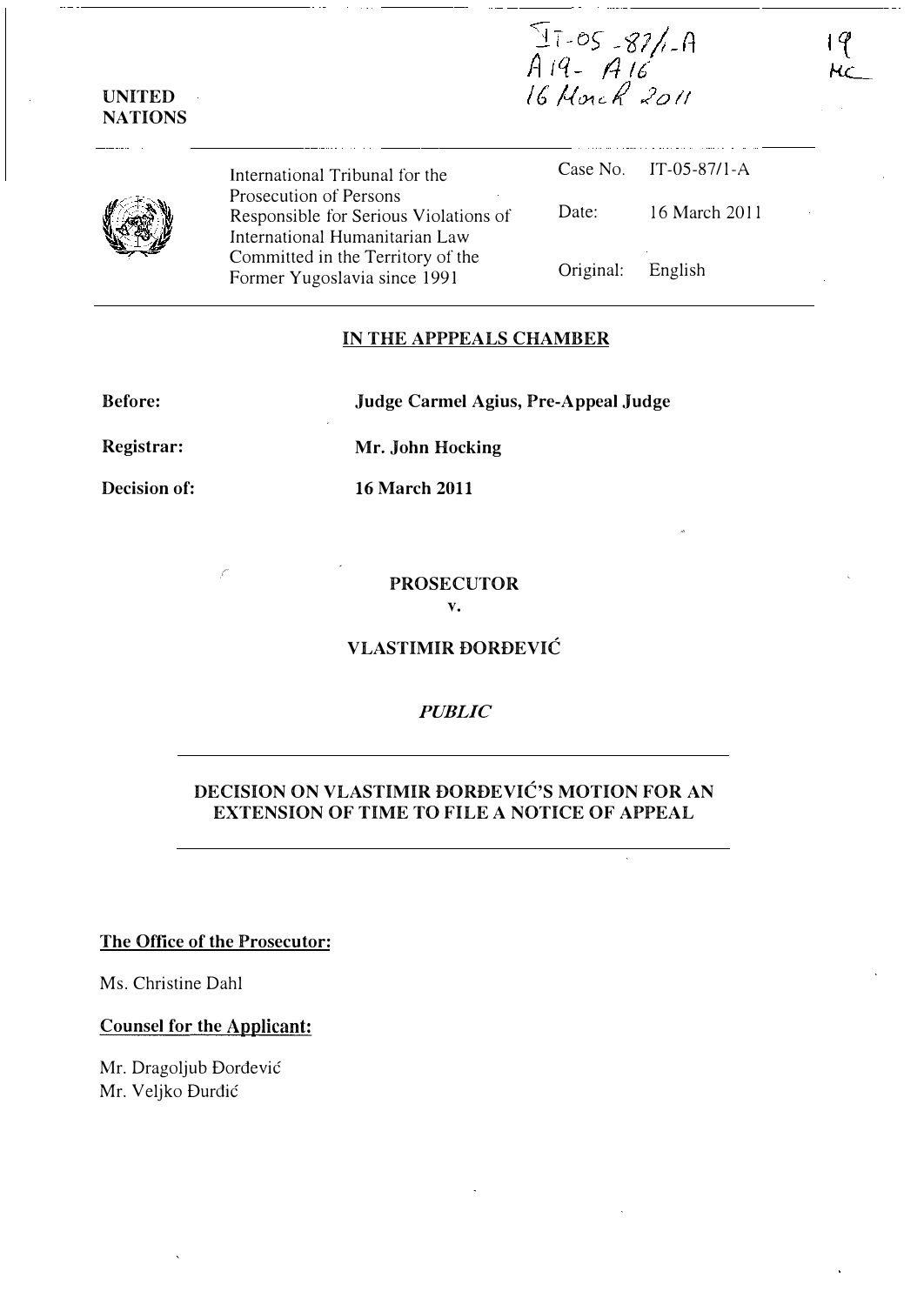I, CARMEL AGIUS, Judge of the Appeals Chamber of the International Tribunal for the Prosecution of Persons Responsible for Serious Violations of International Humanitarian Law Committed in the Territory of the former Yugoslavia since 1991 ("Appeals Chamber" and "Tribunal", respectively), and Pre-Appeal Judge in this case, $\frac{1}{1}$ 

NOTING the Judgement rendered by Trial Chamber II on 23 February 2011:<sup>2</sup>

BEING SEISED OF "Vlastimir Đorđević's Motion for an Extension of Time to File a Notice of Appeal" filed by Counsel for Vlastimir Đorđević ("Applicant" and "Đorđević", respectively) on 4 March 2011 ("Motion"), in which he seeks an extension of time of 60 days to file a notice of  $appeak;$ 

NOTING that the Office of the Prosecutor ("Prosecution") took no position on the Applicant's request for extension of time to file his notice of appeal but suggests that, should the Appeals Chamber grant the Motion, the same relief be given to the Prosecution; $<sup>4</sup>$ </sup>

CONSIDERING that, pursuant to Rule 108 of the Tribunal's Rules of Procedure and Evidence ("Rules"), parties seeking to appeal a trial judgement should file their notices of appeal no later than 30 days from the date of that judgement, which in this case falls on 25 March 2011;

RECALLING that the Pre-Appeal Judge may, on good cause being shown by motion, enlarge the time limits prescribed under the Rules; $<sup>5</sup>$ </sup>

NOTING that the Applicant submits that good cause for the sought extension exists due to the "length of the Trial Judgement, the complexity of the case, the nature of the convictions and the large trial record";<sup>6</sup>

NOTING that the Applicant points out that "the length of this Trial Judgement is unprecedented for a sole Defendant" and argues that the circumstances of this case require him to review the Trial Judgement in extensive detail; $<sup>7</sup>$ </sup>

Order Appointing the Pre-Appeal Judge, 14 March 2011.

<sup>&</sup>lt;sup>2</sup> Prosecutor v. Vlastimir Đorđević, Case No. IT-05-87/1-T, Public Judgement with Confidential Annex, 23 February 2011 ("Trial Judgement").

Motion, paras  $3, 9, p. 5$ .

<sup>&</sup>lt;sup>4</sup> Prosecution Response to Đorđević's Motion for Extension of Time to File a Notice of Appeal, 9 March 2011, p. 1.

 $<sup>5</sup>$  Rules 127(A)(i) and 127(B) of the Rules.</sup>

 $6$  Motion, para. 4. See also Motion, para. 7 (noting that, with respect to the complexity of the case, "the Prosecution adduced the testimony of nearly the same number of witnesses in the *Dordevic* case as it did in the case against all six defendants in *Milutinović et al.*").

 $<sup>7</sup>$  Motion, para. 5.</sup>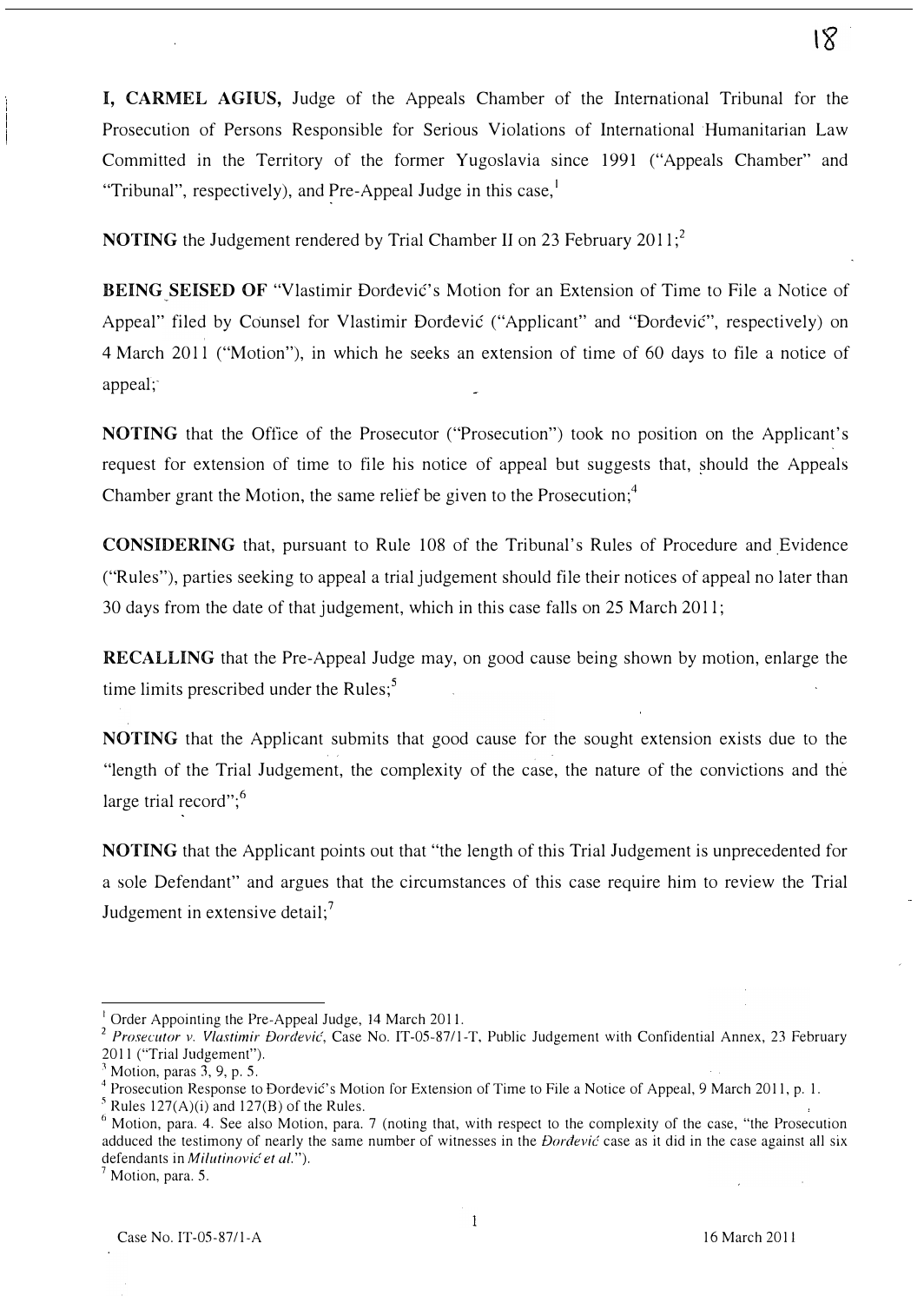NOTING that, according to the Applicant, it is necessary for the preparation of the appeal to review not only the record and the Trial Judgement in this case, but also the judgement rendered in the *Milan Milutinović et al.* case which is 1,435 pages long;<sup>8</sup>

NOTING that the Applicant also adds that "portions [of the Trial Judgement] must be translated or communicated to [Dordevic] in a language he understands so that he may have meaningful contribution to a discussion of whether to raise any issue on appeal" and that such an exercise requires substantial use of time and resources;<sup>9</sup>

CONSIDERING that the Applicant's argument regarding the necessity to perform a renewed review of the *Milutinović et al.* Trial Judgement does not constitute good cause for extension of time for filing his notice of appeal in the present case, given that the said judgement was rendered more than two years ago and the Applicant has therefore had ample time to analyse it;

CONSIDERING, further, that the Applicant's arguments regarding translation of portions of the Trial Judgement for the purposes of discussing them with Dordevic are only valid inasmuch as they pertain to the length of the Trial Judgement and the complexity of the case, given that the time for the counsel-client discussion of a trial judgement and potential grounds of appeal is comprised into the existing dead-line provided for under the Rules; $^{10}$ 

CONSIDERING, however, that the Trial Judgement is unprecedented for a single-defendant case and involves issues of significant complexity;  $\frac{11}{11}$ 

CONSIDERING that it is in the interests of justice to ensure that the parties have sufficient time to prepare meaningful notices of appeal in full conformity with the applicable provisions;

FINDING that good cause exists for granting an extension on that basis;

FINDING that, in the circumstances of this case, the requested extension of 60 additional days is reasonable and justified;

CONSIDERING that it is in the interests of justice to have a simultaneous briefing schedule in this case;

 $8$  Motion, para. 7, referring to *Prosecutor v. Milan Milutinović et al.*, Case No. IT-05-87-T, Judgement, 26 February 2009 ("Milutinović et al. Trial Judgement").

Motion, para. 6.

 $10$  See also *Prosecutor v. Milan Milutinović et al.*, Case No. IT-05-87-A, Decision on Motions for Extension of Time to File Notices of Appeal, 23 March 2009 ("Milutinović et al. Decision"), p. 3 (explaining that the translation of a trial judgement from English into the language that the convicted person understands does not constitute good cause for